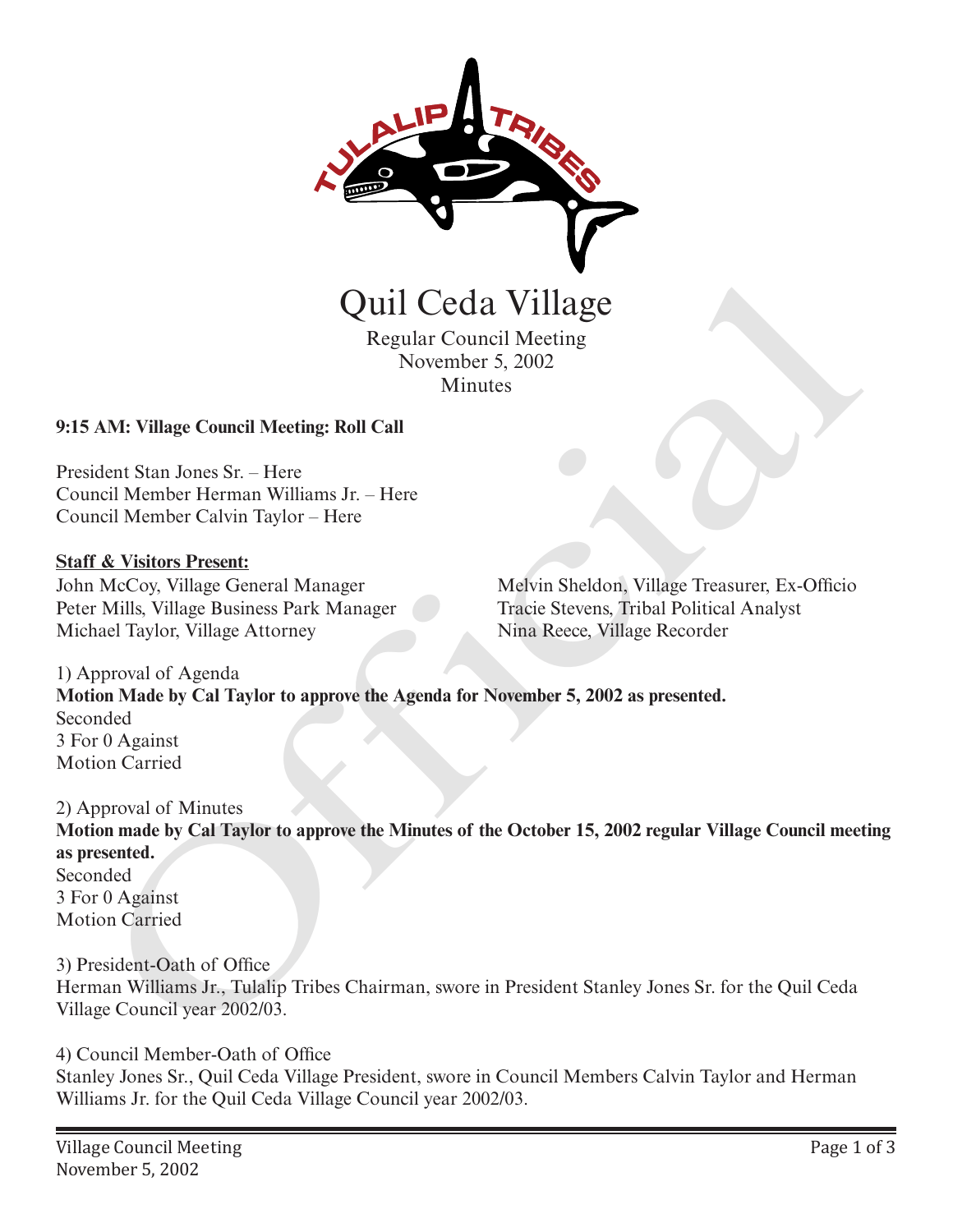5) Appoint President Pro-tem **Herman Williams Jr. nominates Council Member Calvin Taylor to be the Village President Pro-tempore for the Quil Ceda Village Council year 2002/03.** Seconded 3 For 0 Against

Nomination carried

#### **Old Business:**

6) Southern Ute update

The Southern Utes have gone through a re-organization. Tulalip's contact person has been promoted to a new position in S.U. organization. The recommendation is to send the Village General Manager, the Special Projects Manager and one Tribal Board Member to Durango, Colorado to meet with the new key people at Southern Ute. Arrangements will be made within two weeks for the trip. The Southern Utes will be invited to come and meet with the entire Tulalip Tribes Board of Directors. Old Bissiness:<br>
66 Stouthern Ute update<br>
66 Southern Utes have gone through a re-organization, Tulalip's contact person has been promoted to<br>
The Southern Utes have gone through a re-organization. The recommendation is to

7) QCV Village Checking Account, Additional Signers

**Motion made by Calvin Taylor to adopt Resolution No. 02-0013 which adds the remainder of the Tulalip Tribes Board of Directors as check signers for all Quil Ceda Village Checking and Money Market Accounts.** Seconded 3 For 0 Against

Motion carried

8) Public Assemblage Law Ordinance-Draft

**Motion made by Herman Williams Jr. to adopt Ordinance No. 08.01.3, Public Assemblage Law Ordinance.** Seconded

3 For 0 Against Motion carried (Summary of Ordinance will be posted in the Herald within 20 days of today's date)

9) Commercial Use of Sidewalks, Parking Lots, Streets, or Public Lands Ordinance-Draft **Motion made by Herman Williams Jr. to adopt Ordinance No. 08.01.04, Commercial Use of Sidewalks, Parking Lots, Streets, or Public Lands Ordinance.**

Seconded 3 For 0 Against Motion carried (Summary of Ordinance will be posted in the Herald within 20 days of today's date)

10) 2003 Revised Budget No discussion, information was F.Y.I. for Council Members. Additional funding request for Q.C.V. Law Enforcement